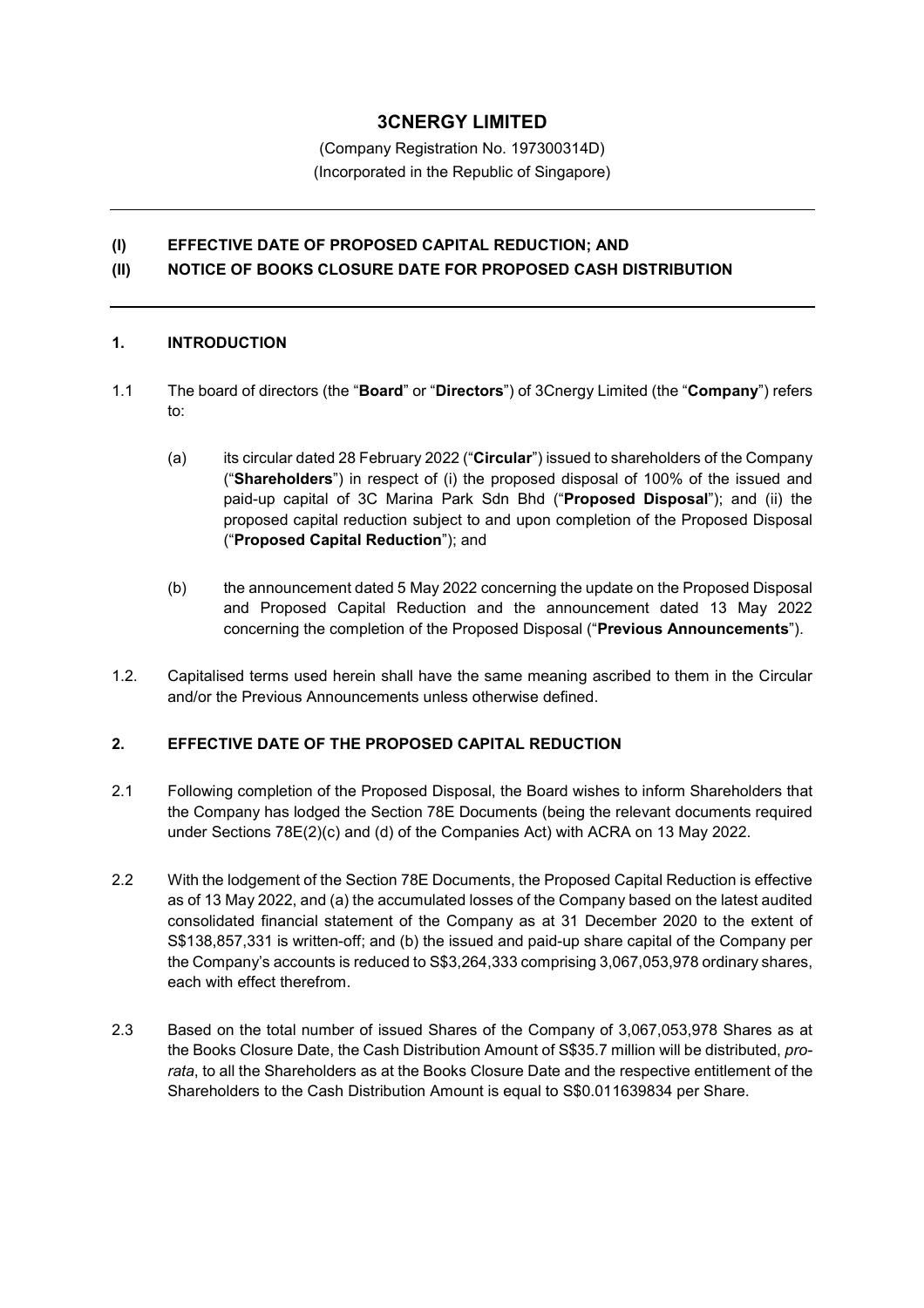# **3. NOTICE OF BOOKS CLOSURE DATE**

- 3.1 Notice is hereby given that the Transfer Books and Register of Members of the Company will be closed from **5.00 p.m. on 20 May 2022** ("**Books Closure Date**") for the purpose of determining the entitlements of Shareholders under the Proposed Capital Reduction.
- 3.2 Duly completed registrable transfers received by the Company's Share Registrar, Tricor Barbinder Share Registration Services (a division of Tricor Singapore Pte. Ltd.) at 80 Robinson Road #02-00 Singapore 068898 up to 5.00 pm on 20 May 2022 will be registered to determine shareholders' entitlements to the Proposed Cash Distribution.

#### **4. ADMINISTRATIVE PROCEDURES**

 Payment of the Cash Distribution pursuant to the Proposed Capital Reduction would be made in the following manner:

(a)*Entitled Shareholders holding Scrip Shares*

Shareholders whose Shares are registered in the Register of Members as at the Books Closure Date will have the cheques for payment of their entitlements under the Proposed Cash Distribution despatched to them by ordinary post at their own risk addressed to their respective addresses in the Register of Members on the Expected Payment Date. The Company shall not be liable for any loss in transmission.

#### (b) *Entitled Shareholders who are Depositors*

Shareholders who are Depositors and who have Shares standing to the credit of their Securities Accounts as at the Books Closure Date will have the cheques for payment of their entitlements under the Proposed Cash Distribution despatched to them by CDP by ordinary post at their own risk on the Expected Payment Date. Alternatively, such Depositors will have payment of their entitlements under the Cash Distribution made in such other manner as they may have agreed with CDP for the payment of dividends or other distributions on the Expected Payment Date. Neither the Company nor CDP shall be responsible or liable for any loss in transmission.

## **5. TRADING OF SHARES**

The last date and time of "cum" trading of the Shares on the SGX-ST is 18 May 2022 at 5.00 p.m. Shareholders should note that Shares traded from 9.00 a.m. on 19 May 2022 will not be entitled to the Proposed Cash Distribution pursuant to the Proposed Capital Reduction.

# **6. IMPORTANT EVENTS AND DATES**

Shareholders should note the following events and dates:

| Last date and time of "cum" trading of the Shares on<br>the SGX-ST for the Proposed Capital Reduction | 18 May 2022 at 5.00 p.m. |
|-------------------------------------------------------------------------------------------------------|--------------------------|
| Commencement of "ex" trading of the Shares on the                                                     | 19 May 2022 at 9.00 a.m. |